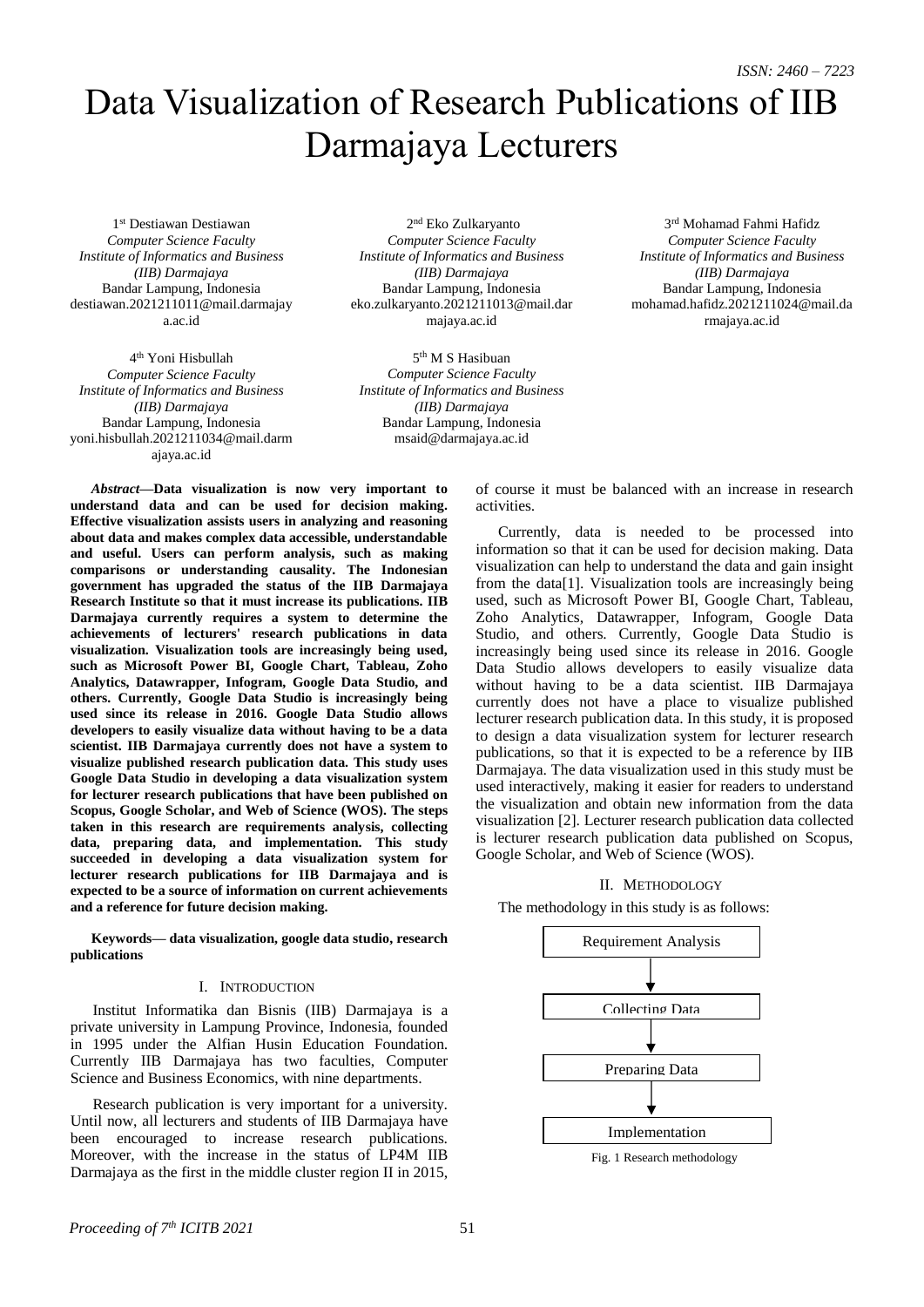#### *A. Requirement Analysis*

The first stage in this research is to analyze the needs of IIB Darmajaya for the data visualization system that will be created. At this stage, a review of some of the literature is also carried out to support the research.

## *B. Collecting Data*

At this stage, data collection can be carried out from several sources, from Scopus Author searches, Google Scholar profiles, and Author searches on the Sinta RISTEK-BRIN website [3]. However, in this study, data was collected from the Sinta portal only, because this portal became a reference for the achievement of lecturer publications. The data collected is the number of research publications by IIB Darmajaya lecturers in the last 5 years at Scopus, Google Scholar, and Web of Science (WOS).

Then data was collected on the educational history of IIB Darmajaya lecturers from the university database website of the Indonesian Ministry of Education and Culture. The educational history of IIB Darmajaya lecturers collected is Bachelor, Master, and Doctor Education.

## *C. Preparing Data*

Data preparation is carried out to facilitate the implementation of the data source needed for the development of data visualization reports on Google Data Studio. Many data sources are supported by Google Data Studio, CSV files, Google Sheets, and from other data sources with connector support. In this study, the data that has been obtained is immediately recorded in Google Sheets.

#### *D. Implementation*

After the data has been prepared in Google Sheets, it is then retrieved as a data source in Google Data Studio. At this stage, a dashboard is developed that contains reports on data visualization of lecturers' research publications and educational history of IIB Darmajaya lecturers. The dashboard is developed with the appropriate selection of graphs and also features filters to make reports more interactive.

#### III. RESULTS

The results of this study are several visualizations with Google Data Studio from the research publication data of IIB Darmajaya lecturers. Several types of charts used in Google Data Studio are scorecards, pie charts, bar charts, bubble maps, and tables, plus filter controls.

## *A. Dashboard Page*

The dashboard page first displays filters and a scorecard that displays documents indexed by Scopus, Google Scholar, and Web of Science (Fig. 2). In data visualization published online, it should be used interactively, so that users can explore a lot of data visualization data information[2].



Fig. 2. Scorecard Scopus, Google Scholar, and Web of Science

The scorecard displays the total number of documents indexed by Scopus, Google Scholar, and Web of Science.

The scorecard also displays a breakdown based on the number of journals and conferences indexed.

Furthermore, the dashboard page displays a donut chart of publications by lecturers after the scorecard. Pie charts are used to make it easier for users to compare data in each cluster [4]. Donut chart is a modern form of pie chart that is used to display comparisons [5]. On this page the donut chart is used to display a comparison of total publications.

The first donut chart only shows 9 lecturers and 1 combination of other lecturers, so there are 10 slices on this donut chart. The second donut chart shows a comparison of publications per department.



Fig. 3 Publication by Lecturer

In the donut chart above, a sequential color palette is applied. This sequential color palette is suitable for describing the range of sequential data from low to high or vice versa, by applying bright colors for low values and dark ones for high values [6].

The dashboard also displays a bar chart with a column chart type in Google Data Studio. This bar chart displays data on 10 lecturers with the number of publications with details of journals and conferences. The following is a data visualization for documents indexed by Scopus, Google Scholar, and Web of Science in Fig. 4 with a horizontal bar chart.



Fig. 4 Scopus, Google Scholar, and Web of Science (Horizontal Bar Chart)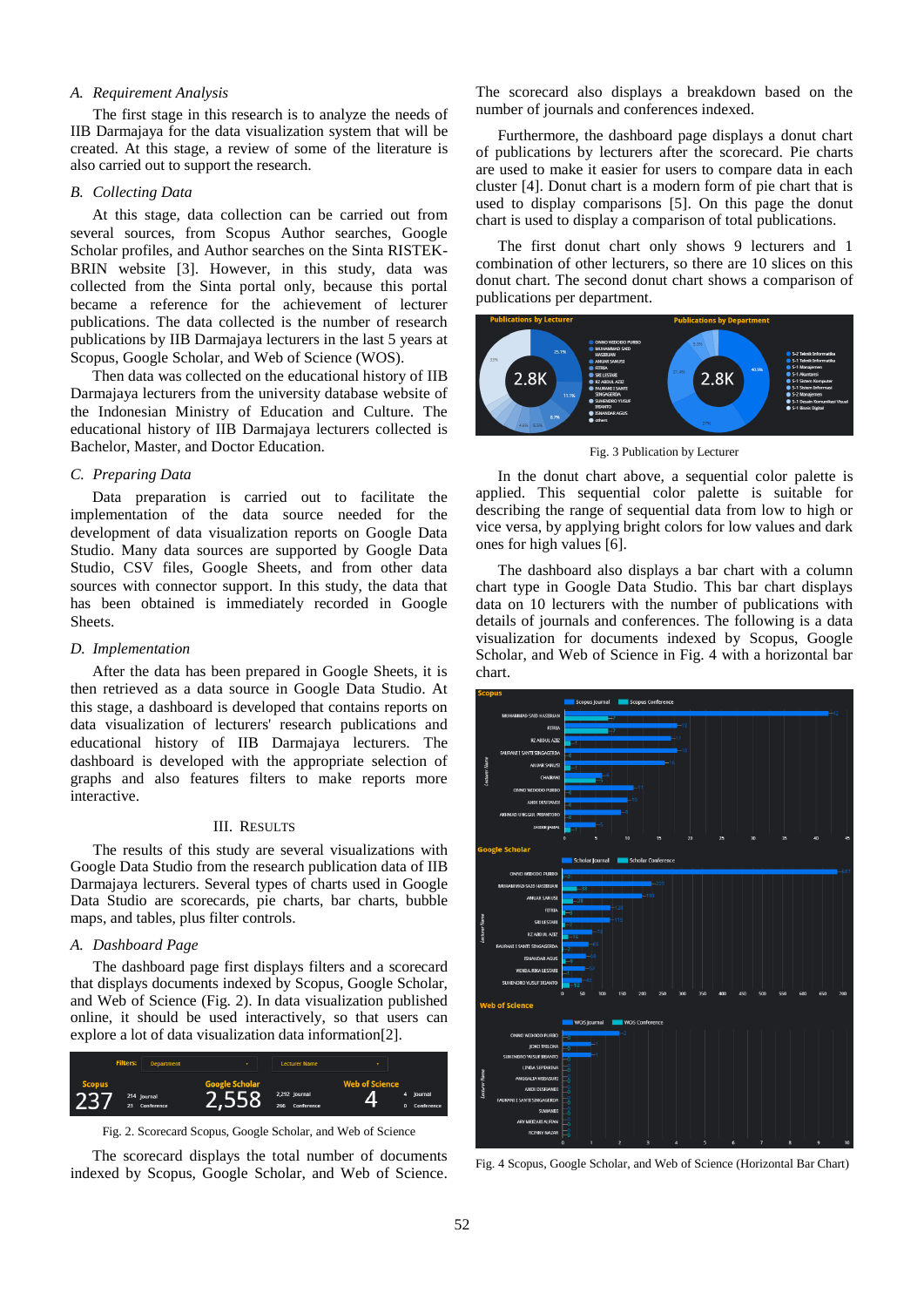The three bar charts above visualize the comparison between journal documents and conference documents for each lecturer. Vertical bar charts are usually used to display distribution by category[7]. In this study, a comparison was made with the vertical bar chart in Fig. 5 below.



Fig. 5. Scopus, Google Scholar, and Web of Science (Vertical Bar Chart)

In this study finally implemented a vertical bar chart, because vertical bar charts look easy to understand when showing comparisons, while horizontal bar charts are more difficult to understand in displaying comparisons, because the bars look small.

The last part of the dashboard page displays a table that displays detailed data by type, journal and conference, for each document.

|                      | <b>Lecturer Name</b>   | Scholar Journal | Scholar Confer  | <b>Scopus Journal</b> | Scopus Conferen WOS Journal |        | <b>WOS Conference</b> |
|----------------------|------------------------|-----------------|-----------------|-----------------------|-----------------------------|--------|-----------------------|
| 1.                   | MUHAMMAD SAID HASIBU   | 223             | 38              | 42                    | 71                          | 0      | 0 <sup>1</sup>        |
| $\mathbf{z}$         | ANUAR SANUST           | 198             | 28              | 16 <sup>1</sup>       | <b>IM</b>                   | 0      | 0 <sup>1</sup>        |
| $\overline{3}$       | <b>SUTEDI</b>          | 10 <sup>1</sup> | 19 <sup>1</sup> | 31                    | $\bullet$                   | 0      | 01                    |
| А                    | <b>NURFLANA</b>        | 20 <sub>1</sub> | 19 <sup>1</sup> | $\bullet$             | $\mathbf{O}$                | 0      | $\overline{0}$        |
| s.                   | SUHENDRO YUSUF IRIANTO | 49 <b>H</b>     | 18              | 4 <sup>1</sup>        | $\mathbf{O}$                |        | $\overline{0}$        |
| 6                    | RZ ABDUL AZIZ          | 76              | 16              | 17 <sub>1</sub>       | $\blacksquare$              | 0      | $\overline{0}$        |
| $\overline{z}$       | <b>DELLI MARIA</b>     | 16              | 11              | $\bullet$             | $\bullet$                   | 0      | 0 <sup>T</sup>        |
| R.                   | ANIK IRAWATI           | 111             | $\mathbf{m}$    | $\mathbf{u}$          | $\bullet$                   | 0      | $\overline{0}$        |
| $\mathbf{Q}$         | <b>ISNANDAR AGUS</b>   | 60 <sub>m</sub> | $9 -$           | $\bullet$             | $\mathbf{O}$                | 0      | $\overline{0}$        |
| 10.                  | <b>SURATNO</b>         | $\overline{z}$  | $9 -$           | $\bullet$             | $\mathbf{o}$                | 0      | $\overline{0}$        |
| $\ddot{\phantom{a}}$ | DEDI BITRA             | 4.75            | $\sim$          | $\mathbf{a}$          | $\sim$                      | $\sim$ | n*<br>$1 - 100 / 154$ |

Fig. 6. Publication type by lecturer

Unlike the bar chart used previously, this table is combined with a bar chart so that all data can be displayed. To summarize the view, pagination and scrollbars can be applied.

#### *B. Scopus Page*

On the Scopus page, it begins by displaying filters and bar charts for distribution of the top 10 lecturers' publications, detailed for journals and conferences.



Fig. 7. Document by Scopus

Then display document publications per year:  $\epsilon$  = 2017, 2018, 2019, 2020, and 2021, using a bar chart.



Fig. 8. Scopus per year

Then the last part of the Scopus page displays a table for the total number of Scopus documents by department and lecturer.

|    | scopus by Department         |                         |                                  |  |
|----|------------------------------|-------------------------|----------------------------------|--|
|    | <b>Department</b>            | Scopus Total +          |                                  |  |
| 1. | 5-2 Teknik Informatika       | 90                      |                                  |  |
| 2. | 5-1 Manajemen                | 64                      |                                  |  |
| 3. | S-1 Teknik Informatika       | 56                      |                                  |  |
| 4. | <b>S-1 Sistem Komputer</b>   | 11                      |                                  |  |
| 5. | S-1 Sistem Informasi         | 91                      |                                  |  |
| 6. | 5-2 Manajemen                | 51                      |                                  |  |
| 7. | S-1 Akuntansi                | $2 \blacksquare$        |                                  |  |
| a. | 5-1 Desain Komunikasi Visual | 0                       |                                  |  |
|    | <b>Administration</b>        | ä.                      | $1 - 9/9$ $\lt$<br>$\rightarrow$ |  |
|    | <b>Scopus by Lecturer</b>    |                         |                                  |  |
|    | <b>Lecturer Name</b>         | Scopus Total +          |                                  |  |
| 1. | MUHAMMAD SAID HASTBUAN       | 49                      |                                  |  |
| 2. | <b>FITRIA</b>                | 251                     |                                  |  |
| 3. | RZ ABDUL AZIZ                | 18                      |                                  |  |
| 4. | FAURANI I SANTI SINGAGERDA   | 18                      |                                  |  |
| 5. | ANLIAR SANUST                | 17 <sub>1</sub>         |                                  |  |
| 6. | ONNO WIDODO PURBO            | 111                     |                                  |  |
|    |                              | $\overline{\mathbf{u}}$ |                                  |  |
| 7. | CHAIRANI                     |                         |                                  |  |
| 8. | ANDI DESFIANDI               | 10                      |                                  |  |
| 9. | AKHMAD UNGGUL PRIANTORO      | 9                       |                                  |  |

Fig. 9. Scopus by department and lecturer

In this section, we do not use a horizontal bar chart, because this table can display all data with the pagination feature, while the bar chart does not have a pagination feature.

## *C. Google Scholar Page*

On the Google Scholar page, it is the same as on the Scopus page, which begins with a filter and a bar chart of the total documents published on Google Scholar. The filters on this page are filters based on department and lecturer name.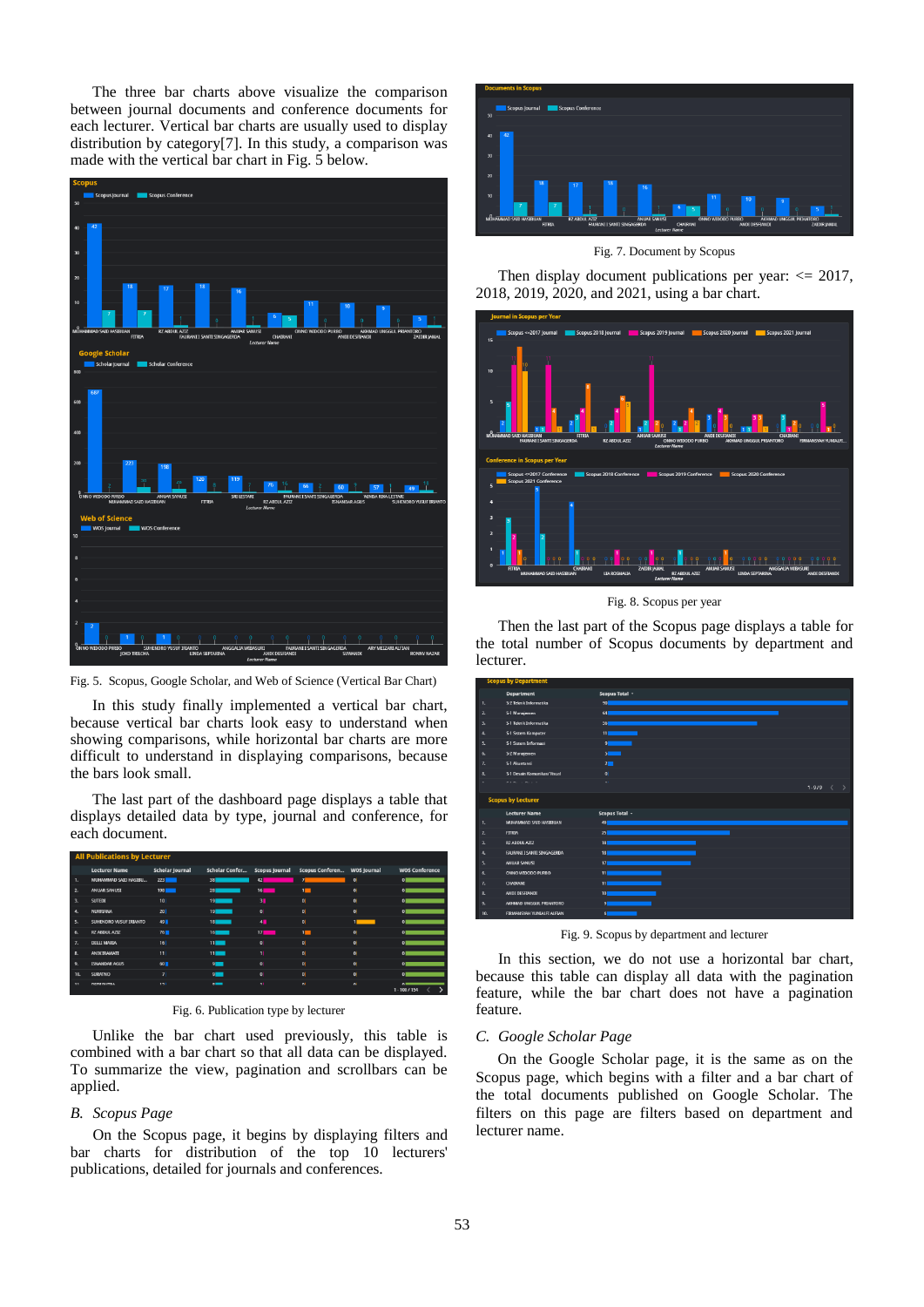

Fig. 10. Documents in Google Scholar

Furthermore, the publication of documents on Google Scholar per year is displayed.



Fig. 11. Google Scholar per year

The final section of the Google Scholar page displays a table with a bar chart to display total Google Scholar documents by department and faculty.

|                         | <b>Department</b>                 | Scholar Total -             |               |
|-------------------------|-----------------------------------|-----------------------------|---------------|
| ٦.                      | S-2 Teknik Informatika            | 1,0521                      |               |
| $\mathbf{z}$            | 5-1 Teknik Informatika            | 6981                        |               |
| $\mathbf{a}$            | S-1 Manajemen                     | 534                         |               |
| $\blacktriangle$        | S-1 Akuntansi                     | 1451                        |               |
| s.                      | S-1 Sistem Komputer               | 841                         |               |
| 6.                      | S-1 Sistem Informasi              | 44 <sub>1</sub>             |               |
| 7.                      | S-2 Manajemen                     | $\overline{1}$              |               |
| $\mathbf{a}$            | 5-1 Desain Komunikasi Visual      | 0                           |               |
| $\mathbf{a}$            | S-1 Bisnis Dieital                | $\overline{0}$<br>$1 - 9/9$ | $\rightarrow$ |
|                         | <b>Google Scholar by Lecturer</b> |                             |               |
|                         | <b>Lecturer Name</b>              | Scholar Total -             |               |
| 1.                      | ONNO WIDODO PURBO                 | 6891                        |               |
| $\mathbf{z}$            | MUHAMMAD SAID HASIBUAN            | 2611                        |               |
| $\overline{\mathbf{a}}$ | ANUAR SANUST                      | 2261                        |               |
| $\ddot{\phantom{1}}$    | <b>FITRIA</b>                     | 128                         |               |
| s.                      | SRI LESTARI                       | 126                         |               |
| 6.                      | RZ ABDUL AZIZ                     | 92                          |               |
| $\overline{\mathbf{z}}$ | <b>ISNANDAR AGUS</b>              | 69                          |               |
| $\mathbf{a}$            | <b>FAURANI I SANTI SINGAGERDA</b> | 68                          |               |
| 头                       | SUHENDRO YUSUF IRIANTO            | 67                          |               |
| 10.                     | <b>WINDA RIKA LESTARI</b>         | 58                          |               |

Fig. 12. Google Scholar by department and lecturer

#### *D. Web of Science Page*

The Web of Science page displays the same visualization as on the Scopus page and the Google Scholar page. However, in this study only 4 documents were found, so there is no need to display further.

## *E. Education History*

On the education history page, it begins with the filter and scorecard features displayed. The filter features applied to this page are department, bachelor, master, and doctoral. The scorecard displays the number of lecturers and departments displayed on this page.



Fig. 13. Filters on Education History Page

Then below it displays the names of lecturers along with the name of the bachelor level university and can be scrolled to see other lecturer data.

| Bachelor |                               |                                                                    |  |  |  |
|----------|-------------------------------|--------------------------------------------------------------------|--|--|--|
| T.       | ABDI DARMAWAN                 | Sekolah Tinggi Teknologi Mandala                                   |  |  |  |
| 2.       | ADE MOUSSADECO                | <b>Universitas Negeri Padang</b>                                   |  |  |  |
| 3.       | ADERINA KESUMAWATI HARAHAP    | <b>Universitas Lampung</b>                                         |  |  |  |
| А        | AFITRA KUNTUM RAHMA A PRAMITA | Universitas Pembangunan Nasional Veteran Yogyakarta                |  |  |  |
| 5.       | <b>AGUS PANIAITAN</b>         | Sekolah Tinggi Ilmu Ekonomi Prasetiya Mandiri Lampung              |  |  |  |
| ĸ.       | <b>AGUS RAHARDI</b>           | <b>Institut Informatika Dan Risnis Darmaiava</b><br>$1 - 50 / 154$ |  |  |  |

Fig. 14. Bachelor table

Then below it displays a bubble map and a bar chart table below it.

| Map<br><b>MENTAL</b><br>Atlantic<br>Ocean<br>÷<br><b>Orazil</b><br>dress<br>Google | Ukrainia<br>Germany<br>mrei<br>Satellite<br><b>Bally</b><br>Turkey<br><b>Trans</b><br>Egypt<br>Algeria<br>Libya<br>Saudi Arabia.<br>Mali<br>Nicer<br>Sudan<br>Chad<br>Nigeria<br>Ethicola<br>Kenya<br>ber.<br>Tenzania<br>Angole<br>Neviral<br>Madagascar<br>Britannia<br>South | Kazakhetan<br>Mongolia<br>Own<br><b>Scuth Korea</b><br><b>Afghanistan</b><br>to an<br>Pektikan<br><sup>2</sup> India<br>Thailand<br>Pages New<br>Indian<br>Ocean<br>Acetralia | North<br>Pacific<br>Ocean<br>Keyboard shortcuts Map data 82021 2000 km L. | пп.<br>$L - 1$<br><b>United States</b><br>Mexico<br>÷<br>I Terms of Use | Venezuel |
|------------------------------------------------------------------------------------|---------------------------------------------------------------------------------------------------------------------------------------------------------------------------------------------------------------------------------------------------------------------------------|-------------------------------------------------------------------------------------------------------------------------------------------------------------------------------|---------------------------------------------------------------------------|-------------------------------------------------------------------------|----------|
| <b>Record Count</b><br>100050                                                      | <b>Bachelor</b><br>Institut Informatika Dan Bisnis Darmajaya   Universitas Lampung                                                                                                                                                                                              | Universitas Sriwijaya C Universitas Muhammadiyah Yogyakarta C Universitas Islam Indonesia C Universitas Ahmad Dahlan                                                          | Universitas Bandar Lampung   Universitas Gunadarma                        |                                                                         |          |
| 1.                                                                                 | Institut Informatika Dan Bisnis Darmajaya                                                                                                                                                                                                                                       | 50                                                                                                                                                                            |                                                                           |                                                                         |          |
| 2.<br><b>Universitas Lampung</b>                                                   |                                                                                                                                                                                                                                                                                 | 17 <sup>1</sup>                                                                                                                                                               |                                                                           |                                                                         |          |
| 3.                                                                                 | <b>Universitas Bandar Lampung</b>                                                                                                                                                                                                                                               | 71                                                                                                                                                                            |                                                                           |                                                                         |          |
| $\mathbf{A}$                                                                       | <b>Universitas Gunadarma</b>                                                                                                                                                                                                                                                    | 61                                                                                                                                                                            |                                                                           |                                                                         |          |
| 5.<br>Universitas Sriwijaya                                                        |                                                                                                                                                                                                                                                                                 | $\overline{a}$                                                                                                                                                                |                                                                           | $1 - 5/57$                                                              |          |

Fig. 15. Bubble map bachelor

Then below it is continued by displaying the same visualization for Master and Doctor as in Bachelor.

## IV. CONCLUSIONS

In this study, a data visualization system for research publications by IIB Darmajaya lecturers has been successfully designed using Google Data Studio. This data visualization system with Google Data Studio uses data sources stored in Google Sheets. Data is collected from SINTA, Scopus, and Google Scholar sites.

A visualization system has been successfully designed using filters with dropdown list and chart controls, namely tables, bar chart tables, bar charts, pie charts, and bubble maps. Tables and table bar charts to display data and add the number of document data, bar charts to display the distribution of document data, pie charts to display comparisons of total documents, and bubble maps to display university locations.

However, in this study there are still some shortcomings that are expected to be considered in future research. In this study, we have not used other types of visualization, either other visualizations from Google or visualizations made by the community. This research also does not include data visualization for document citation. Visualization with a bubble map found deficiencies in determining geo location, namely the name of the university is used as the geolocation specified as the address, some do not show the appropriate location. So it is necessary to consider adding the name of the city or coordinates.